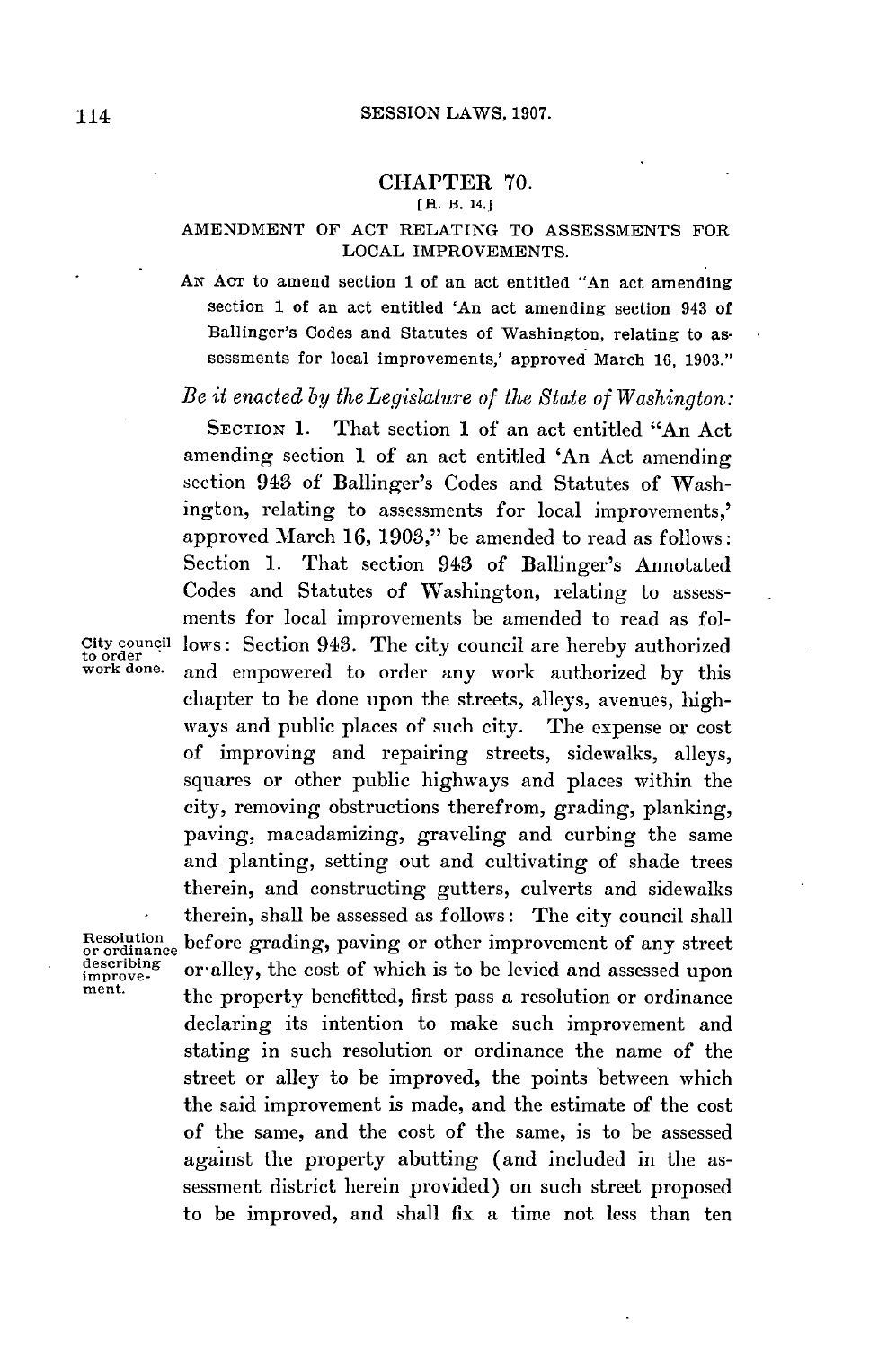days in which protests against such proposed improvement . may be filed in the office of the city clerk. It shall **be** the duty of such clerk to cause such resolution to be pub- Publication lished in the official newspaper of the city in at least tion. two consecutive issues before the time fixed in such resolution for filing such protest, and affidavit of such publication shall be filed on or before the time fixed for such filing. **If** protest against the proposed improvement **by** Protests. the owners of more than two-thirds of the front feet of lots and lands abutting on such proposed improvement and included in the assessment district therein proposed, be filed on or before the date fixed for such filing, the council shall not proceed further with the work unless six members of said council shall vote to proceed with such work. **If** no such protest is filed, or if such protest is filed and six councilmen shall vote to proceed with such work, the council- shall at its next regular meeting, proceed to consider the.same, and shall then or at a subsequent time proceed to enact an ordinance for such improvement. **By** the pro- Local imvisions of such ordinance a local improvement district shall districts. be established to be called "Local Improvement District No **....... ,"** which shall include all the property fronting on the street to be improved between the points named in such resolution, to the distance back from such street, if platted in blocks, to the center of the blocks; if platted in lots only to the center of each lot, and if not platted, to the distance of one hundred and twenty feet. Such ordinance shall provide that such improvement shall be made, and that the cost and expense thereof shall be taxed and assessed upon all the property in such local improvement district, which cost shall be assessed in proportion to the number of feet of such land and lots fronting thereon, and included in said improvement district, and in proportion to the benefits derived **by** said improvement: *Provided,* That the city council may expend from the general fund for such purposes such sums as in their judgment may be fair and equitable in consideration of benefits accruing to the general public **by** reason of such improvements. The expense of all improvements in the space formed **by** the junction of two or more streets, or where one main street

ovement